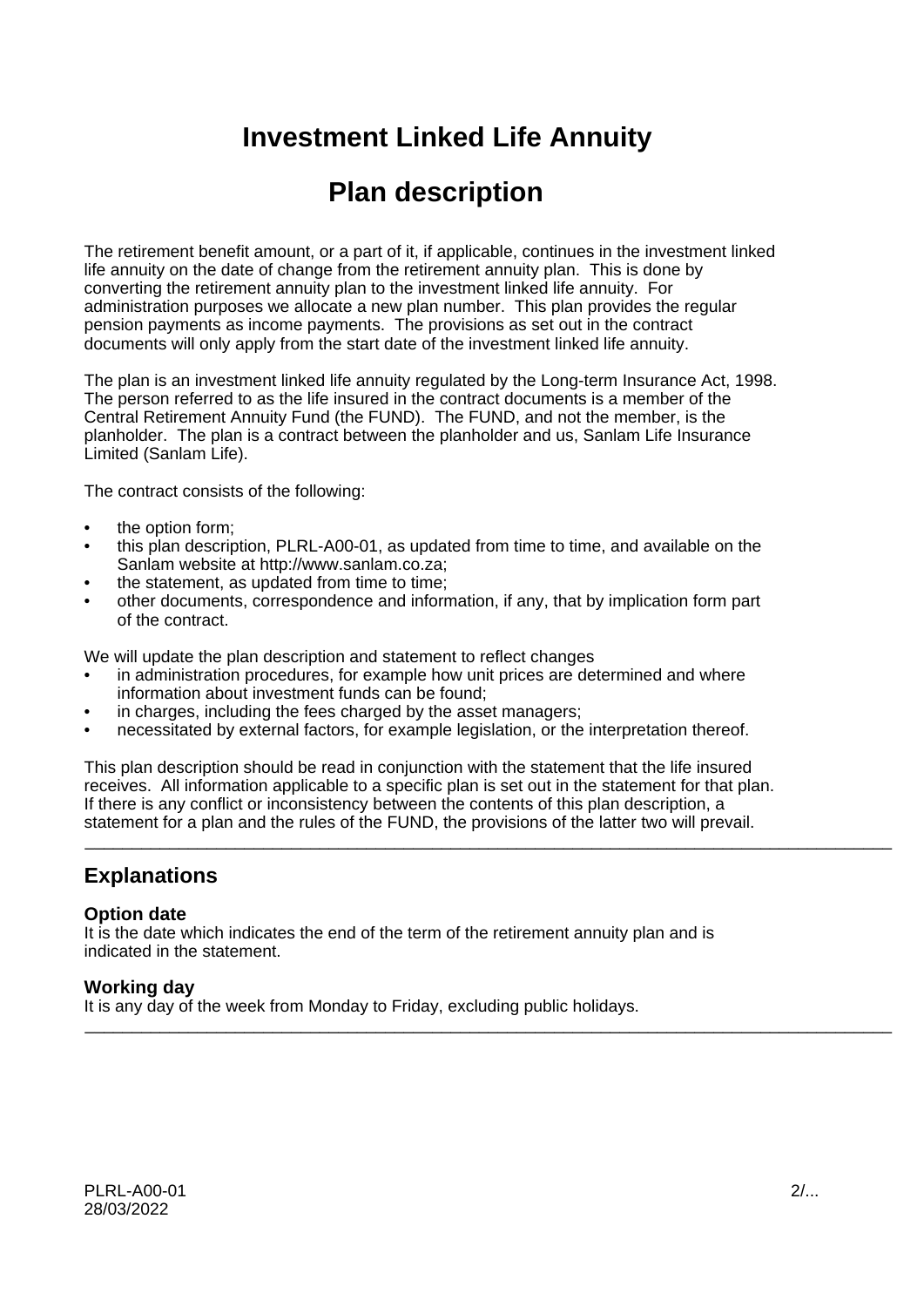# **Investment**

The retirement benefit amount of the retirement annuity plan, or a part of it, if applicable, remains invested in the investment linked life annuity in the investment funds indicated in the statement.

Information about all investment funds we offer, is available on the Sanlam website at http://www.sanlam.co.za.

# **Compliance with Regulation 28**

Regulation 28 of the Pension Funds Act, 1956 requires that retirement savings must be protected. For this reason the regulation limits the exposure to different asset classes for investment linked life annuities. Currently the maximum limits are, amongst others, 75% in equities, 30% in offshore assets, 25% in property assets and 10% in hedge funds. It is essential for investment linked life annuities to comply with the limits of Regulation 28.

Some investment funds are Regulation 28 compliant which means that the asset managers of those funds ensure that the funds always comply with the limits of Regulation 28. Since only Regulation 28 compliant investment funds are available for this product, this plan will always be Regulation 28 compliant.

#### **Life time investment option**

If a life time investment option was chosen, we allocate the investment to the investment funds indicated in the statement. We will manage the allocation of the investment on a continuous basis. As the life insured gets older, we will gradually shift the allocation of the investment by switching the investment funds to ensure that the investment remains suited to provide an income.

#### **How and when is the amount allocated to a specific investment fund, invested?**

We use the amount allocated to a specific investment fund to buy units in that investment fund on the transaction date.

# **Unit price**

A unit price is calculated daily in South African currency, on the basis of the market value of the assets in the investment fund.

The following are taken into account when the unit price is calculated for a specific investment fund:

- tax, as levied in the applicable policyholders' fund. Currently no tax is levied in the policyholders' fund for retirement funds;
- the guarantee charge for Escalating Funds;
- the fees charged by the asset managers.

The unit price of an investment fund is not guaranteed, and may increase or decrease over time, unless it is specifically stated otherwise in the contract.

# **May an investment fund be closed?**

Yes. This may occur if, for example, legislation changes or certain classes of assets become unavailable or it is in our opinion no longer prudent to invest in the specific investment fund. If the plan is affected, we will request the life insured to choose another investment fund allowed at that stage for this type of plan, and to inform us of the choice made. If we receive no response to such a request, we will decide in which investment fund to invest the affected part of the plan.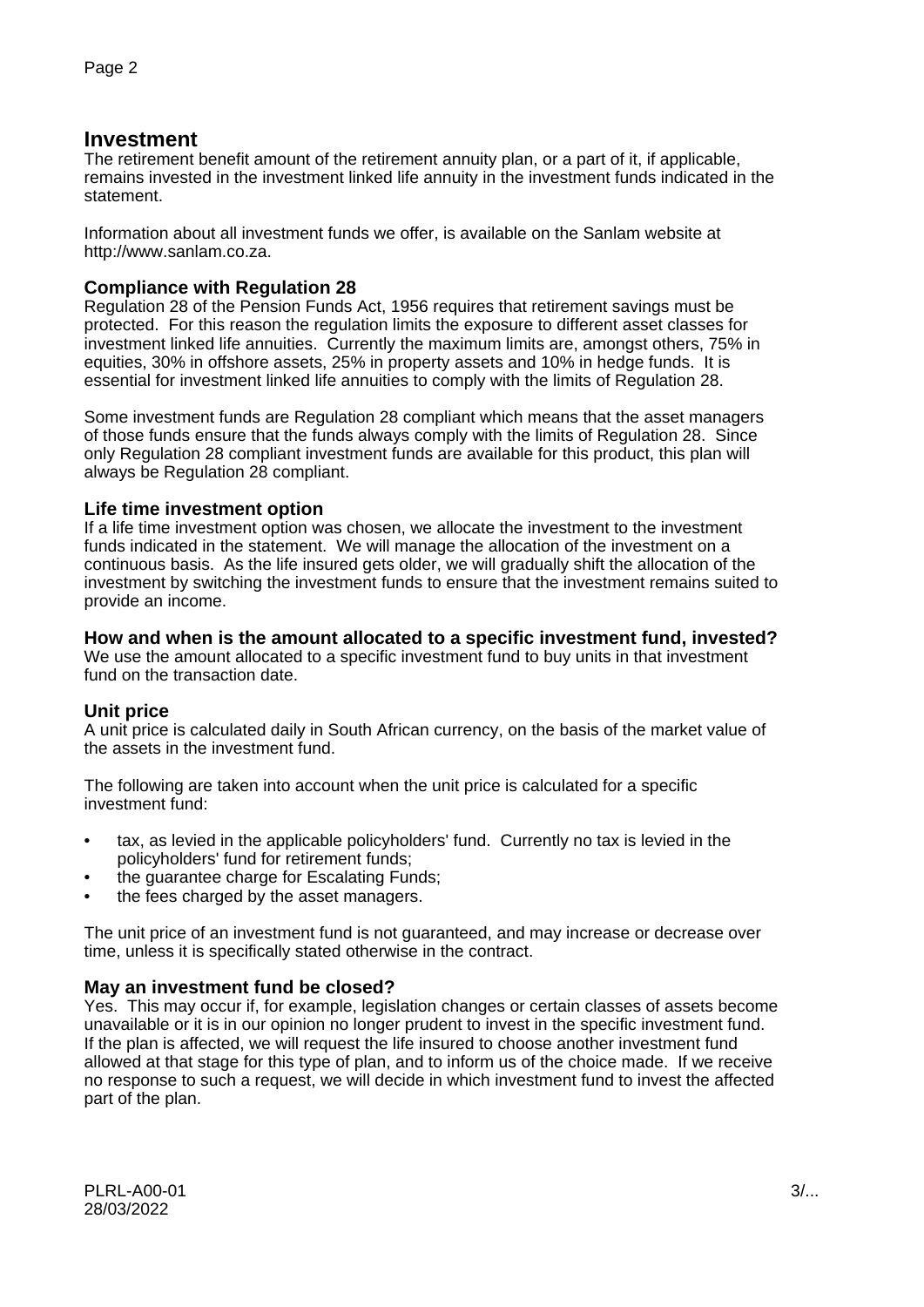## **Switching of investment funds**

Switching of investment funds allowed at the time for this type of plan may be done on request. We will sell units of the investment funds out of which a switch is done, and buy units of the investment funds into which a switch is done. We do this on the first working day after receiving the switch request.

If a life time investment option is active when any requested switch is done, the option will be cancelled.

#### **Cost to switch investment funds**

Currently there is no transaction charge for the first four switches in a plan year. For each subsequent switch in a plan year, we will levy a transaction charge, which will be determined at the time. The current transaction charge is indicated in the statement. We may change the number of free switches from time to time.

Any switch of investment funds that we do according to the chosen life time investment option, will be free of charge. No transaction charge will be levied.

#### **Trading of assets**

We may use the assets in the investment funds for transactions such as scrip lending. Any income or loss arising from these transactions will be for our own account, and therefore will not affect the plan benefits.

\_\_\_\_\_\_\_\_\_\_\_\_\_\_\_\_\_\_\_\_\_\_\_\_\_\_\_\_\_\_\_\_\_\_\_\_\_\_\_\_\_\_\_\_\_\_\_\_\_\_\_\_\_\_\_\_\_\_\_\_\_\_\_\_\_\_\_\_\_\_\_\_\_\_\_\_\_\_\_\_\_\_\_\_\_\_

\_\_\_\_\_\_\_\_\_\_\_\_\_\_\_\_\_\_\_\_\_\_\_\_\_\_\_\_\_\_\_\_\_\_\_\_\_\_\_\_\_\_\_\_\_\_\_\_\_\_\_\_\_\_\_\_\_\_\_\_\_\_\_\_\_\_\_\_\_\_\_\_\_\_\_\_\_\_\_\_\_\_\_\_\_\_

# **Fund value**

The fund value of a specific investment fund is the number of units multiplied by the unit price for that investment fund.

The fund value of the plan is the total fund value of all the investment funds for that plan.

# **Escalating Funds with guarantees**

For a number of investment funds there is a corresponding Escalating Fund with a built-in guarantee available. These Escalating Funds are separate investment funds and therefore their unit prices differ from that of the corresponding investment funds. The built-in guarantee will ensure that the unit price of an Escalating Fund is always at least 80% of the highest unit price ever reached on that Escalating Fund since its inception date, despite what happens to the underlying investments.

An Escalating Fund invests in a combination of the corresponding investment fund and cash. Accordingly, the investment return on an Escalating Fund is a combination of the investment returns on the corresponding investment fund and cash, and can thus differ substantially from that of the corresponding investment fund. For an Escalating Fund the allocation between the corresponding investment fund and cash is not fixed, but varies according to market conditions. When the market value of the corresponding investment fund decreases, the percentage allocated to cash will be increased to protect the capital value. Similarly, when the market value of the corresponding investment fund increases, the percentage allocated to the corresponding investment fund will be increased, allowing the Escalating Fund to benefit from a rising market.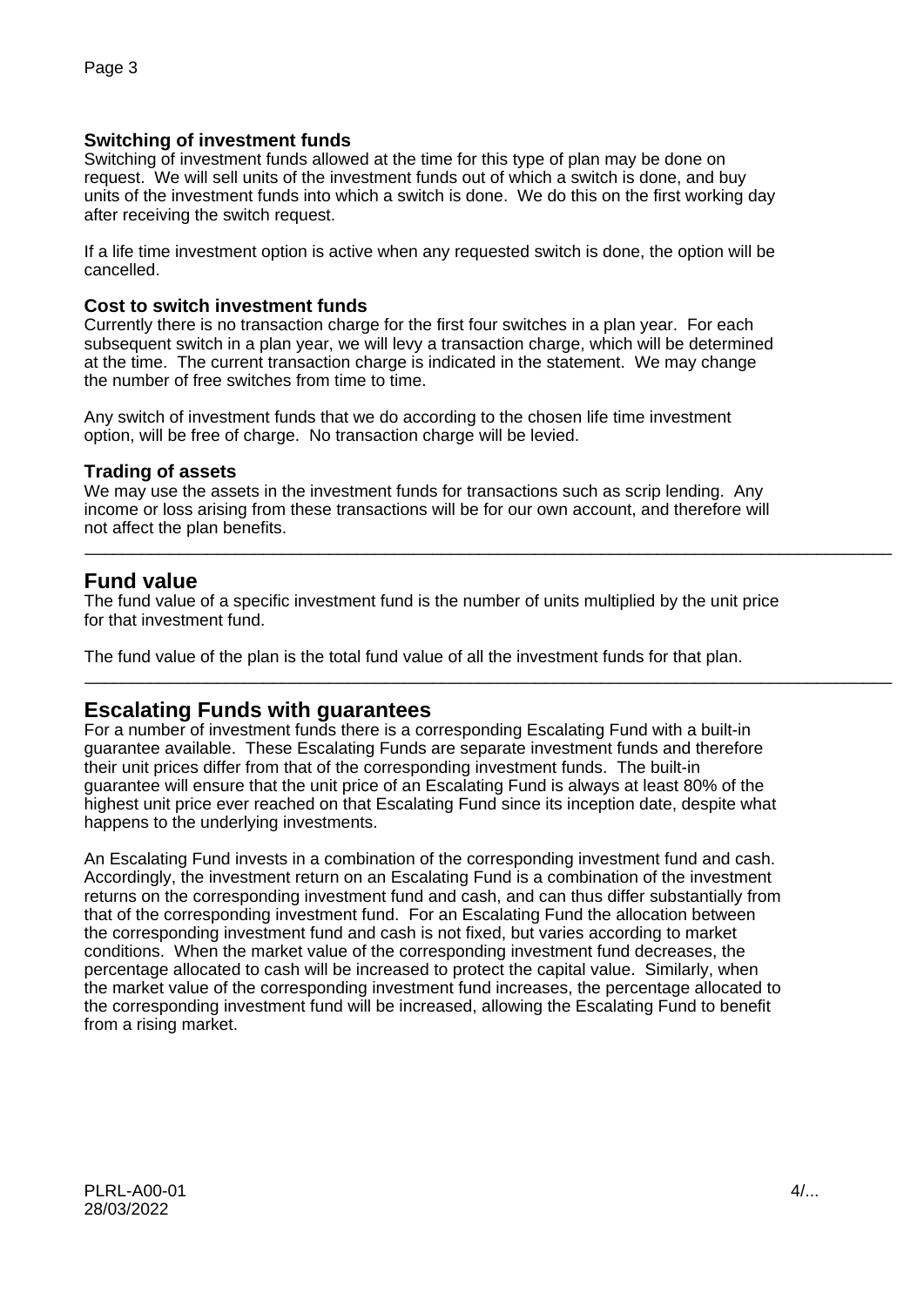An Escalating Fund reduces the volatility of returns, compared to the corresponding investment fund, and aims to limit capital losses in a declining market, while also benefiting from rising markets. In market downturns the cash component of an Escalating Fund may increase substantially and an Escalating Fund may invest the bulk of its assets in cash. Therefore it is not unlikely that the cash component of an Escalating Fund may exceed 50% from time to time. In extreme downturns, an Escalating Fund could become 100% invested in cash. However, interest earned on the cash coupled with a recovery in the market will result in an Escalating Fund gradually switching out of cash and into the corresponding investment fund again. \_\_\_\_\_\_\_\_\_\_\_\_\_\_\_\_\_\_\_\_\_\_\_\_\_\_\_\_\_\_\_\_\_\_\_\_\_\_\_\_\_\_\_\_\_\_\_\_\_\_\_\_\_\_\_\_\_\_\_\_\_\_\_\_\_\_\_\_\_\_\_\_\_\_\_\_\_\_\_\_\_\_\_\_\_\_

# **Echo Bonus**

At retirement the Echo Bonus of the retirement annuity plan continues in the investment linked life annuity. It is used in the calculation of the Echo Bonus percentages that will apply to the investment linked life annuity. The Echo Bonus percentages for different terms are indicated in the statement.

The Echo Bonus is a percentage of the fund value at the time of calculating the Echo Bonus. The percentage referred to here is called the Echo Bonus percentage, and depends on the term for which the investment linked life annuity has been in force at the time of the calculation. The longer this term, the higher the Echo Bonus percentage will be.

A portion of the Echo Bonus will be included in each income payment. The Echo Bonus will also be added to the benefit payable at termination.

\_\_\_\_\_\_\_\_\_\_\_\_\_\_\_\_\_\_\_\_\_\_\_\_\_\_\_\_\_\_\_\_\_\_\_\_\_\_\_\_\_\_\_\_\_\_\_\_\_\_\_\_\_\_\_\_\_\_\_\_\_\_\_\_\_\_\_\_\_\_\_\_\_\_\_\_\_\_\_\_\_\_\_\_\_\_

# **Charges**

## **Tax**

Tax is levied on the investment return according to the applicable policyholders' fund. Currently no tax is levied in the policyholders' fund for retirement funds.

# **Charges for the plan**

The current charges are indicated in the statement. The following may apply:

• A yearly **marketing and administration charge**, which is calculated as a percentage of the fund value. This charge is subject to a minimum monthly rand amount which will be increased from time to time to allow for inflation, as determined by us. The charge is calculated on a monthly basis, which means the percentage is divided by 12 to calculate the the monthly amount. The charge is deducted monthly from the fund value by selling units to the value of the charge.

The total marketing and administration charge for the life insured is calculated on the sum of the fund values of all the plans that exist for the life insured for the Cumulus Echo retirement annuity product as well as the Cumulus Echo investment linked life annuity product. The marketing and administration charge for this plan is calculated as the proportion the fund value of this plan has to the total fund value of all the plans, multiplied by the total marketing and administration charge. The minimum monthly rand amount per plan will still apply.

• A yearly **guarantee charge** for Escalating Funds, which is a percentage of the fund value and may differ for different investment funds. It is taken into account when we calculate the daily price of the units.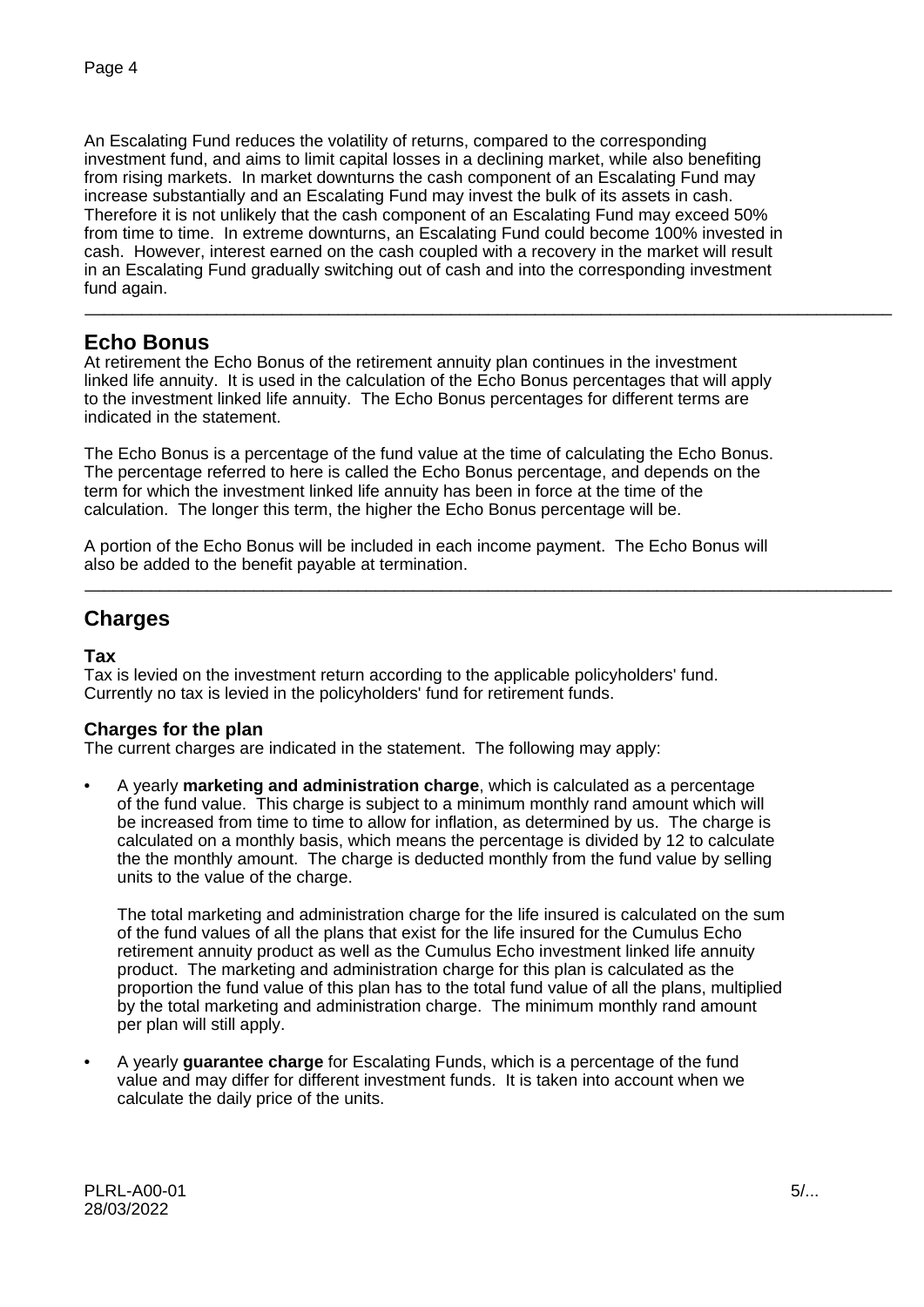#### **Deductions made by the asset managers**

An asset manager charges fees for investment research and for selecting the underlying assets of an investment fund. These fees are taken into account in the calculation of the daily unit price of an investment fund. The published performance figures of an investment fund are therefore net of these fees. More information on these fees and their current values are available in the statement.

#### **Transaction charge**

We will levy a transaction charge for termination of the plan before the option date.

The amount of this transaction charge is determined by means of regulatory measures and it will change in future if such regulatory measures or legislation change.

We will also levy a transaction charge for switching of investment funds. This transaction charge will be increased from time to time to allow for inflation, as determined by us. We will continue to levy the transaction charge for switching of investment funds after the option date.

Every transaction charge will be taken from the fund value by selling the required number of units.

#### **Termination charge**

If the retirement annuity plan was a conversion, we may levy a termination charge for termination of the plan before the option date. This charge is determined on the start date of the conversion of the retirement annuity plan and will decrease to zero over time. The termination charge, which is indicated in the statement if applicable, is not tested against any applicable legal limit, but it will be done when a termination charge is levied.

The termination charge will be deducted from the fund value by selling units. The value of the sold units plus the Echo Bonus on this value will be equal to the value of the charge.

# **Investment advice agreement between the life insured and the FUND**

\_\_\_\_\_\_\_\_\_\_\_\_\_\_\_\_\_\_\_\_\_\_\_\_\_\_\_\_\_\_\_\_\_\_\_\_\_\_\_\_\_\_\_\_\_\_\_\_\_\_\_\_\_\_\_\_\_\_\_\_\_\_\_\_\_\_\_\_\_\_\_\_\_\_\_\_\_\_\_\_\_\_\_\_\_\_

\_\_\_\_\_\_\_\_\_\_\_\_\_\_\_\_\_\_\_\_\_\_\_\_\_\_\_\_\_\_\_\_\_\_\_\_\_\_\_\_\_\_\_\_\_\_\_\_\_\_\_\_\_\_\_\_\_\_\_\_\_\_\_\_\_\_\_\_\_\_\_\_\_\_\_\_\_\_\_\_\_\_\_\_\_\_

The life insured, as a member of the FUND, may request the FUND to pay a fund-based fee, including VAT if applicable, for ongoing investment advice for his or her retirement investment. This investment advice is a discretionary service that is provided by an intermediary nominated by the life insured. We, as the administrator of the FUND and on instruction of the FUND, will pay the fee monthly on behalf of the FUND to the intermediary who provides this advice.

The fund-based fee for the investment advice is specified as a percentage per year of the fund value. The life insured must specify the percentage. The fund-based fee is calculated on a monthly basis, which means that the specified percentage is divided by 12. It is deducted monthly from the fund value by means of a withdrawal. Because the fund-based fee is based on the fund value, the rand value of the fee will fluctuate. For example, a fundbased fee of 0.50% implies R41.67 per month if the fund value equals R100 000.00.

The current fund-based fee, if applicable, is indicated in the statement.

#### **Income payments**

To make the income payments, we will sell the required number of units from the investment funds in proportion to their fund values. The value of the sold units plus the Echo Bonus on this value will be equal to the income payment. The fund value of the plan will reduce by the value of the units sold.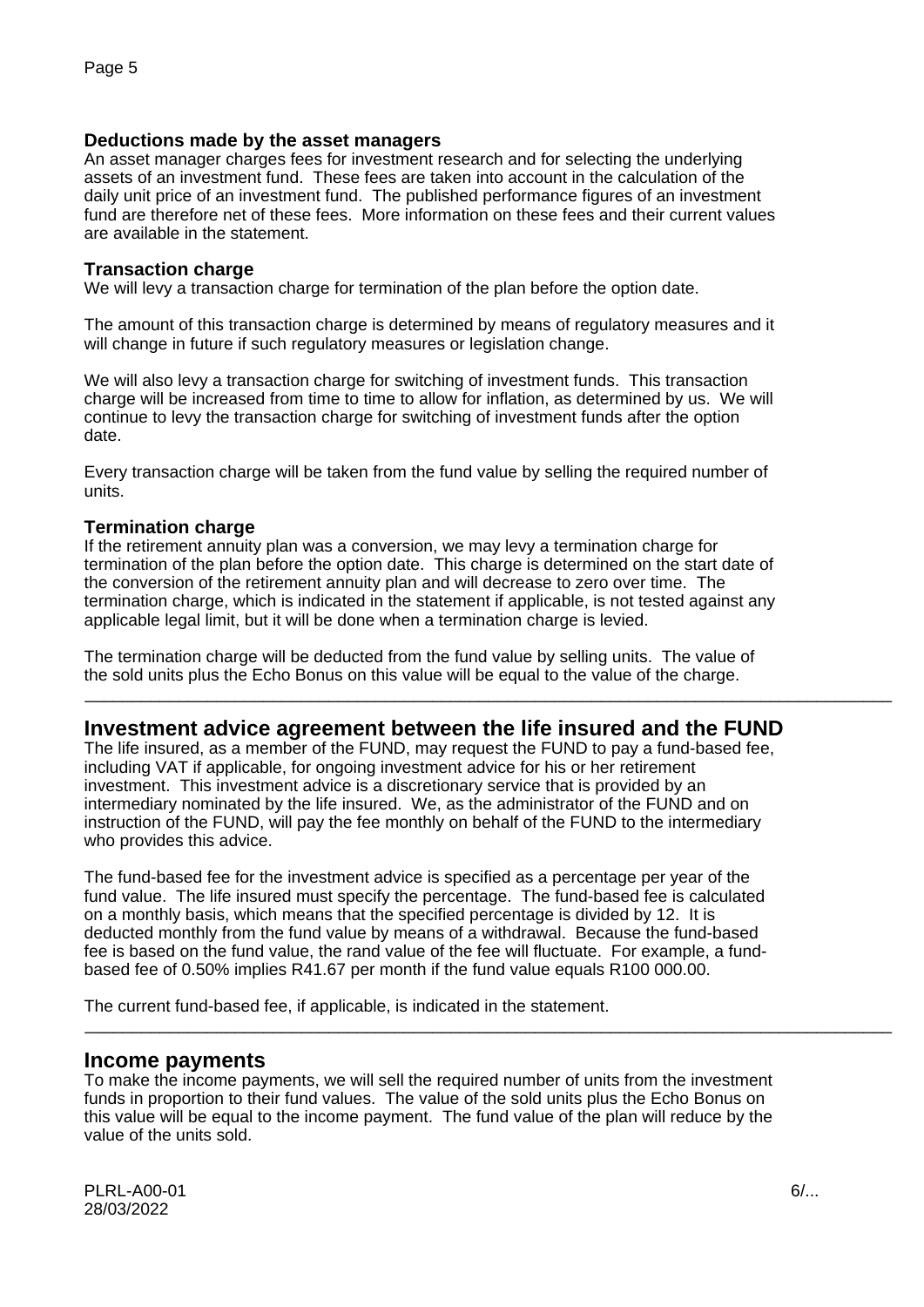We will sell the units on the requested income payment day. If a month does not have this particular day, or if it does not fall on a working day, we will sell the units on the following working day. We will make the income payment as soon as possible after the units have been sold.

The details of the income payments are indicated in the statement.

If at any time the available fund value cannot provide the minimum income payment, we will pay the available fund value to the life insured. The plan will then end. The minimum income payment is subject to our new business requirements at the time.

#### **When can the income be reviewed?**

The life insured may change the income amount yearly on the income review date indicated in the statement. This amount is based on an income percentage which must be within the limits prescribed by the relevant regulatory authorities. We reserve the right to change this income percentage to remain in line with any future changes of these limits.

#### **Tax on income payments**

The income payable to the life insured is taxable. We will deduct income tax and pay it over to the South African Revenue Services on the life insured's behalf.

\_\_\_\_\_\_\_\_\_\_\_\_\_\_\_\_\_\_\_\_\_\_\_\_\_\_\_\_\_\_\_\_\_\_\_\_\_\_\_\_\_\_\_\_\_\_\_\_\_\_\_\_\_\_\_\_\_\_\_\_\_\_\_\_\_\_\_\_\_\_\_\_\_\_\_\_\_\_\_\_\_\_\_\_\_\_

# **Importance of the preservation of the underlying capital**

It is important to preserve the underlying capital, which is the fund value of the plan, to provide for an income during the lifetime of the life insured. We do not guarantee the underlying capital or the income. The preservation of the underlying capital is affected by the chosen income and the investment funds on the plan.

#### **Chosen income**

It is the responsibility of the life insured to ensure that the chosen income is at a level that would be sustainable for the rest of his or her life. The income withdrawal relative to the investment return on the underlying capital needs to be carefully managed in order to achieve this.

If the chosen income is too high, it may not be sustainable. If the life insured lives longer than expected, the underlying capital may be depleted before the life insured's death. Or, if the investment return on the underlying capital is lower than expected, the chosen income may also not be sustainable.

The table below can be used as a guide to determine the number of years that a chosen yearly income percentage at the start date of the investment linked life annuity may be sustained at the various indicated investment returns per year.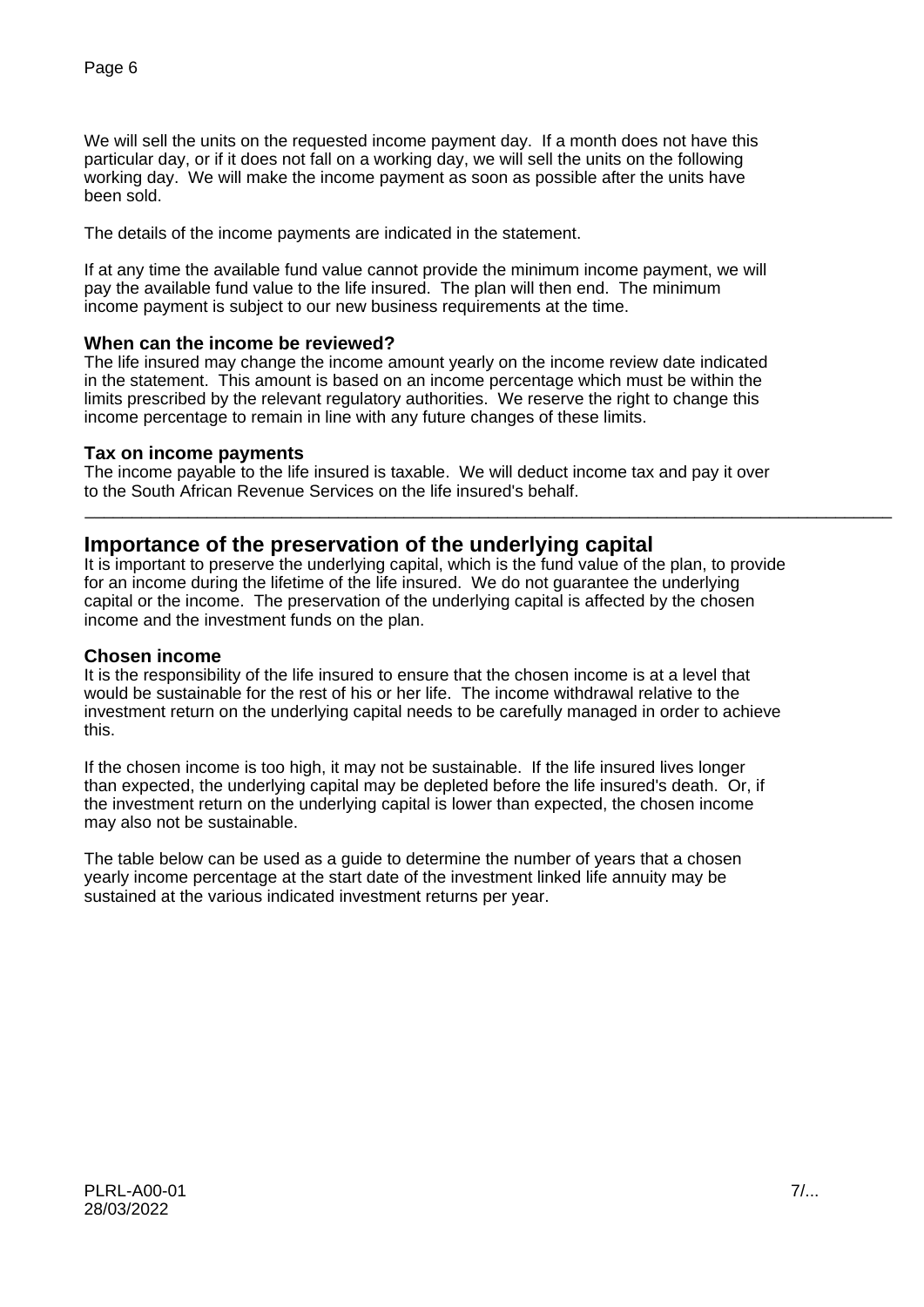| <b>Chosen yearly income</b> | Investment return per year |       |       |                |                |
|-----------------------------|----------------------------|-------|-------|----------------|----------------|
| $\frac{0}{6}$               | 2.50%                      | 5.00% | 7.50% | 10.00%         | 12.50%         |
| 2.50                        | 21                         | 30    | $50+$ | $50+$          | $50+$          |
| 5.00                        | 11                         | 14    | 19    | 33             | $50+$          |
| 7.50                        | $6\phantom{1}6$            | 8     | 10    | 13             | 22             |
| 10.00                       | 4                          | 5     | 6     |                | 9              |
| 12.50                       | $\overline{2}$             | 3     | 3     | 4              | $\sqrt{5}$     |
| 15.00                       |                            |       | 2     | $\overline{2}$ | $\overline{2}$ |
| 17.50                       |                            |       |       |                |                |

The investment return in the table above is before inflation and after charges. It is assumed in the table above that the life insured will adjust the chosen income percentage over time to maintain the same amount of real income, allowing for inflation of 6% per year. Once the number of years in the table above has been reached, the amount of the income payments will reduce rapidly in the subsequent years.

# **Investment funds on the plan**

The investment funds are made up of various types of underlying asset classes such as equities, bonds, property and cash. These underlying asset classes have different levels of risk and return associated with them. The overall composition of the plan should be considered in terms of these underlying asset classes. Too high a proportion of risky asset classes means there is a risk of losing capital, while too low a proportion of risky asset classes means there is a risk that investment returns will be too low to sustain the income payments. For example, a combination of a high income percentage with mainly equitybased investment funds can result in large capital losses during major equity market volatility.

# **Benefit payable at death**

The benefit amount is equal to the fund value on the date that we receive notice of the death of the life insured. The full benefit amount will be paid as a lump sum. This will only be done after we have received the information we may require for this purpose.

\_\_\_\_\_\_\_\_\_\_\_\_\_\_\_\_\_\_\_\_\_\_\_\_\_\_\_\_\_\_\_\_\_\_\_\_\_\_\_\_\_\_\_\_\_\_\_\_\_\_\_\_\_\_\_\_\_\_\_\_\_\_\_\_\_\_\_\_\_\_\_\_\_\_\_\_\_\_\_\_\_\_\_\_\_\_

# **Who will receive the benefit payable at death?**

As required by the Pension Funds Act, any amount payable as a result of death must be paid

- to any or all of the dependants of the life insured, or
- if the life insured has appointed nominees who are not dependants, then to any one or more of the dependants and nominees.